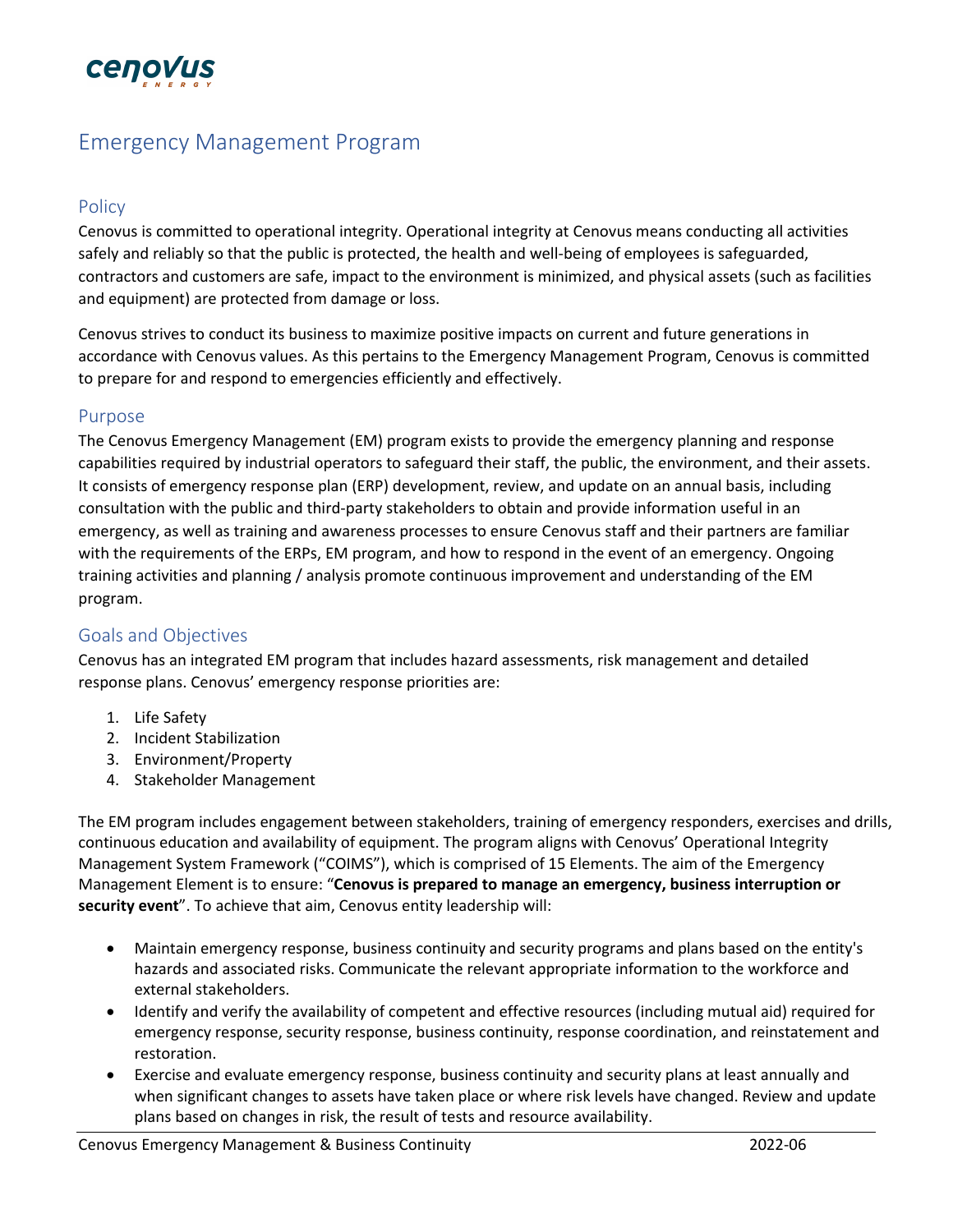

- Maintain a system to account for staff during and after an emergency.
- Use the Incident Command System and maintain the associated training and competency requirements.

#### Emergency Response Plans

Cenovus' ERPs meet or exceed the requirements of all governing agencies and regulatory bodies in the areas where the company operates. ERPs are developed by conducting area-specific risk assessments following the Corporate Standard for Hazard Identification and Controls. As necessary, additional plans, such as wildfire plans and spill response plans, are developed and included in the ERP specifically or as part of the EM program document collection. Response requirements are evaluated to determine the training and equipment needed for on-site response personnel in each ERP area. An Incident Management Team (IMT) responds to an incident at site, supported by a multi-discipline corporate emergency response team (Corporate Incident Support Team (IST)).

ERPs are reviewed and updated annually per legislative requirements and the company's commitment to Continuous Improvement. Part of the annual update cycle includes consultation with the public (see Public Safety) as well as applicable emergency management agencies and organizations to inform and educate them regarding Cenovus' emergency management practices. The company conducts annual exercises of various types and scale to practice response execution and work towards measurable improvements. These ongoing training activities, when applicable, include invitation to appropriate local authorities and agencies (police, fire, municipal, health, etc.) to participate in, familiarize with, and contribute to Cenovus' emergency response process.

ERPs regulated by the Canada Energy Regulator (CER) are accessible on Cenovus' website [\(Cenovus.com\).](http://www.huskyenergy.com/) Portions of the documents have been redacted in accordance with CER guidelines to protect personal information and security of operations.

Cenovus' Corporate Standard on Emergency Management dictates that each area will assess the probability and consequences of all site-specific hazards. Each site-specific ERP considers amounts of equipment required to respond, rationale for location of equipment, contractors, and clean-up resources. Decision making processes for response strategies, clean-up, and remediation activities are also included in the ERPs. Cenovus entities maintain comprehensive Operational Risk Registers, which are reviewed annually and revised as required. Fire and hazardous materials (hazmat) assessments have been completed where appropriate.

## Geographic Response Plans (GRPs)

Cenovus develops Geographic Response Plans (GRPs) specific to its operations. GRPs aid responders in mobilizing equipment safely and efficiently for containment and recovery, in the event of a product release into a watercourse. Guides for wildlife management (response actions, rehabilitation), waste streams and decontamination are embedded into GRPs to help safeguard sensitive areas and species at risk.

#### Integrity

Cenovus' safety program supports operations to safeguard against a potential pipeline release. The Pipeline Integrity Management Program ensures inspections, risk assessments and maintenance are completed, while minimizing ground disturbance.

Cenovus' Damage Prevention Program includes procedures for excavations, installations and the crossing of pipelines.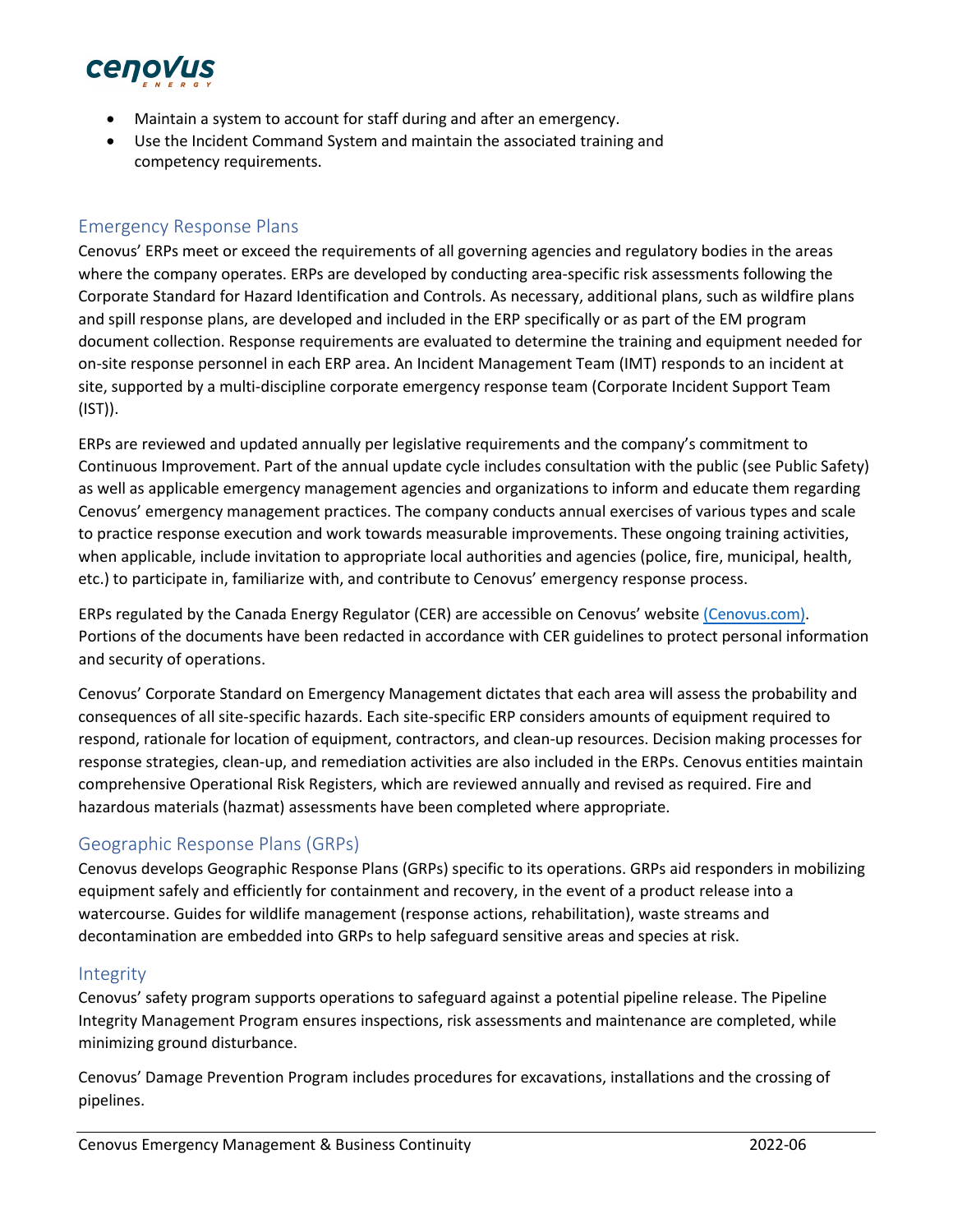

## Public Safety

Cenovus' priority is the safety of the public and its workers. The company consults with residents, landowners and other stakeholders, keeping neighbours informed of activities in their areas and addressing concerns. Cenovus engages with individuals and organizations along the pipelines that it operates and within its identified Emergency Planning Zones (EPZs), to ensure contact information is current and that stakeholders are informed of critical information.

Information pamphlets**,** which include details about site-specific operations, products in the pipeline and associated hazards, public safety measures and emergency contact information, are provided to individuals and organizations and in each area. The pamphlets describe how interested parties can engage in the emergency response planning process. Emergency contact information is prominently displayed throughout the pamphlets, in Emergency Response Plans and on signage along the pipelines.

In the event of an emergency, Cenovus' emergency management protocols dictate that personnel inform the public, first responders, municipalities, Indigenous communities and provincial and federal agencies, based on specific incident type and scale.

## Stakeholder Engagement

A critical component of all Emergency Response Plans is consultation with key stakeholders. Cenovus' engagement with external stakeholders encompasses Indigenous groups, landowners, communities, governments, municipal associations and other parties. Public and stakeholder engagement is conducted in accordance with CER regulations. Cenovus' engagement approach follows these principles:

- Balanced approach that ensures consistency, while maintaining flexibility to tailor engagement to the needs and capacity of each community
- Engagement practices that are inclusive and respect the unique interests, customs and cultures of local communities
- Respect that Aboriginal peoples in Canada have constitutionally-protected rights under Section 35 of Canada's Constitution Act of 1982
- Responses to queries from communities, stakeholders and the public are full, fair, accurate, easy to understand and timely

In the event of an emergency, a member of the Corporate Incident Support Team (IST) or Crisis Management Team (CMT) would communicate with impacted stakeholders and provide updates. The IST maintains direct communications with the Cenovus executive (or CMT), who, depending on the nature and extent of the emergency, may be called upon to manage stakeholder engagement and communication. The IST conducts exercises on a quarterly basis, in which the CMT participates as required, to familiarize Cenovus staff and executive with the emergency response (and stakeholder engagement) process.

## Incident Command System (ICS)

Cenovus uses the Incident Command System (ICS), a standard response model used in Canada and internationally. By adopting ICS and its common terminology, Cenovus is best equipped to align with mutual aid partners and government agencies in emergency response efforts. ICS processes are consistently outlined in each ERP. ICS includes collaboration between both internal and external responders.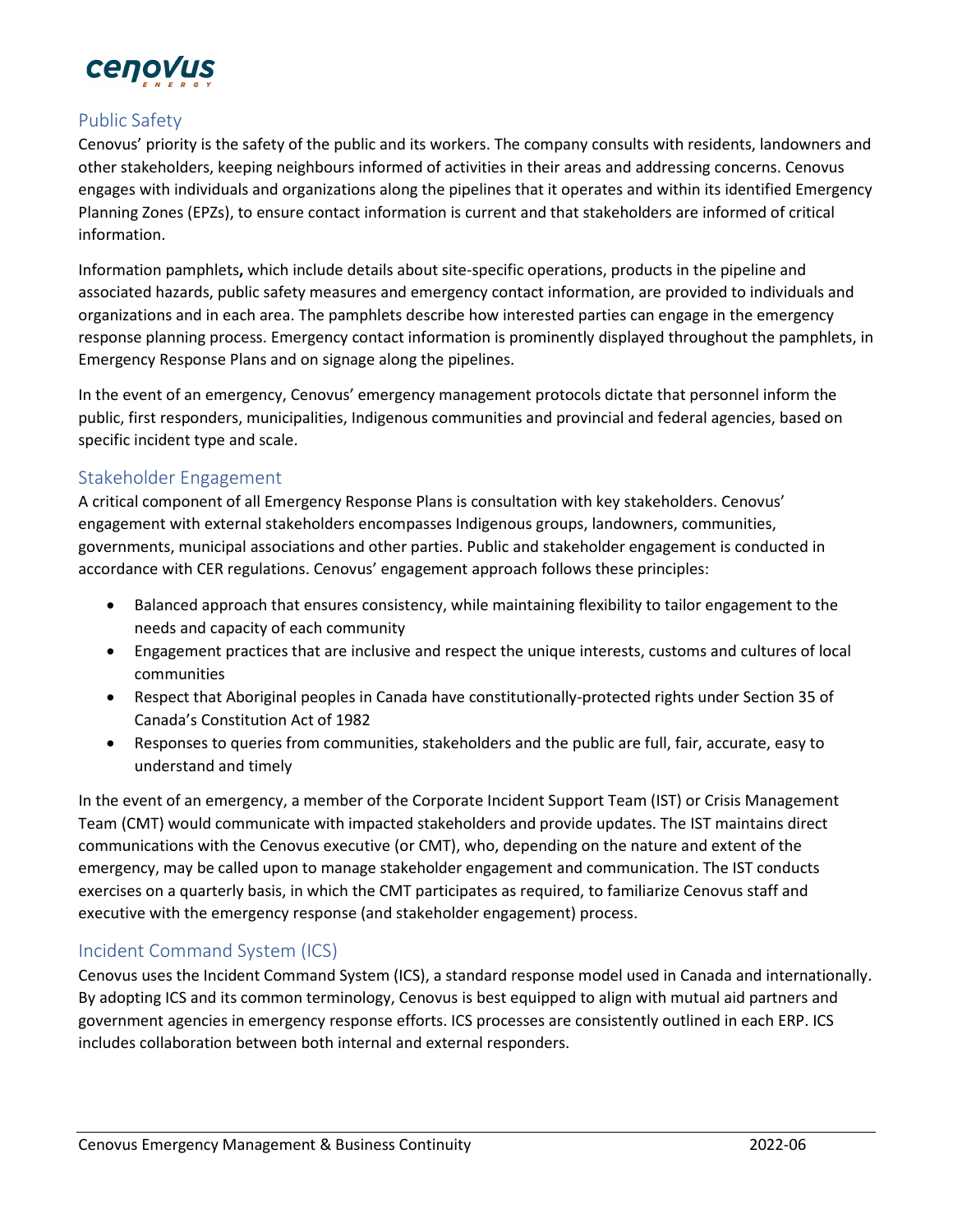

## Training, Exercises, and Continuing Education

Cenovus is committed to ensuring any responders involved in an emergency response fully understand their roles and response priorities. This is achieved through the provision of training courses, exercises and communications, based on ICS principles, across the organization. Cenovus uses multiple methodologies to develop and reaffirm competent responders and response execution; external first responders are often invited to attend. Training and exercise methodologies include:

| <b>Type of</b>    | <b>Description</b>                                                              | <b>Frequency</b> |
|-------------------|---------------------------------------------------------------------------------|------------------|
| training or       |                                                                                 |                  |
| exercise          |                                                                                 |                  |
| Online or         | Curriculum based on ICS; includes regulatory awareness and site-specific        | As required      |
| classroom         | orientations. Covers technical, communication and leadership subject            |                  |
| training          | matter.                                                                         |                  |
| Tabletop          | A facilitated practice of an emergency in an informal environment; designed     | Annual per       |
| exercise          | to elicit constructive discussions as participants examine and resolve          | <b>ERP</b>       |
|                   | problems based on existing operational plans, and identify where any parts      |                  |
|                   | of the plan should change.                                                      |                  |
| <b>Functional</b> | A simulated, interactive test of the capabilities to respond to an event,       | Annual per       |
| exercise          | without moving people or equipment to site. Also referred to as a               | <b>BCP</b>       |
|                   | communications exercise, this type of practice tests multiple functions of an   |                  |
|                   | ERP. The exercise uses a carefully designed and scripted scenario, with timed   |                  |
|                   | messages and updates leading to internal and external communications.           |                  |
| Full-scale        | Simulation of a real event portrayed as realistically as possible; includes the | Every 3 years    |
| exercise          | mobilization and actual movement of personnel and equipment. This type of       |                  |
|                   | exercise may involve multiple agencies and disciplines.                         |                  |
| <b>Drills</b>     | A coordinated, supervised activity employed to test a single, specific          | Regularly        |
|                   | operation or function within an ERP or safety procedure.                        | (field-driven)   |

Scenarios used during exercises are built from realistic hazards and vulnerabilities within the specific area.

Cenovus has a Corporate Standard for Emergency Management which outlines mandatory ICS and other training required for each position on a response team. Training completed and planned for individuals is tracked in Cenovus' Learning Management System.

Cenovus is a member in good standing of the Western Canada Spill Services (WCSS) co-operative. The company actively participates in annual training and exercises with the co-operative, fulfilling roles as equipment custodian, Area Chairman and member on the Board of Directors.

External stakeholders are engaged to observe and participate in Emergency Response Exercises where information is shared, and cross-training occurs regarding specific response capabilities and assignments. Relationships are built between Cenovus and the participating / supporting agencies, including municipalities, fire and police departments, emergency management agencies and mutual aid organizations to better enable effective coordination and cooperation should an emergency event occur.